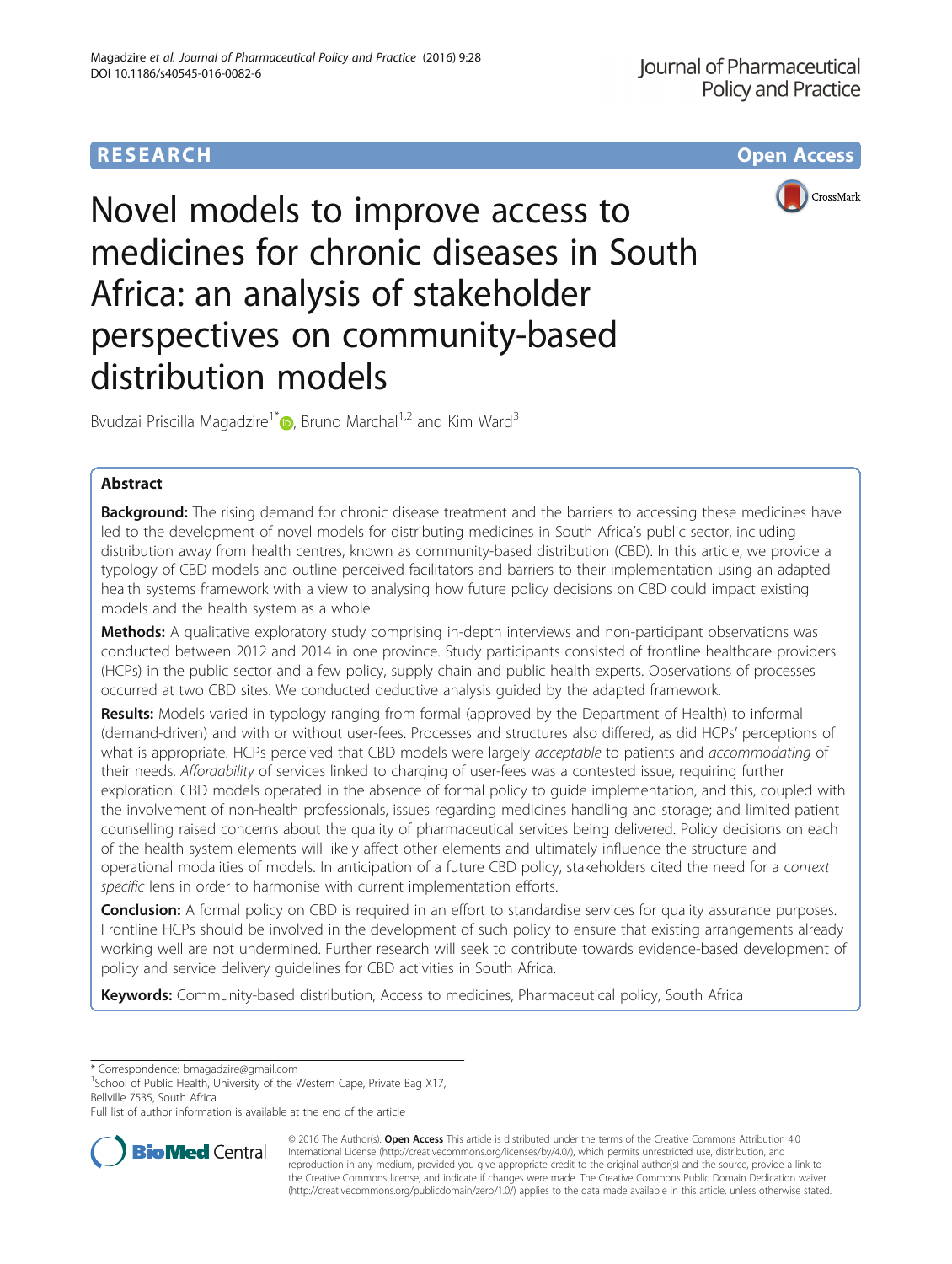# Background

South Africa shares with the rest of sub-Saharan Africa a high burden of chronic diseases, including HIV and noncommunicable diseases [[1](#page-10-0)]. This has led to an increasing demand for medicines for treatment of disease in a context of a weak health system [\[2\]](#page-10-0). The increased burden of disease has illuminated the need for the government to be more responsive to population needs and to ensure that people obtain health services (including accessing essential medicines) without suffering financial hardship. The latter are in line with principles of universal health coverage (UHC) [[3\]](#page-10-0).

The South African government released the National Health Insurance (NHI) White Paper in December 2015. This policy document discusses various health insurance modalities and reforms aimed at strengthening the country's health system. These include: expanding access to pharmaceutical products, a primary healthcare re-engineering strategy and establishment of an office of health standards compliance. Furthermore, it describes a vision of what is required for the successful implementation of NHI [\[4](#page-10-0)].

Against this background, we have witnessed a shift in the local access to medicines (ATM) domain, from a largely health facility-based approach to providing medicines for chronic diseases to novel community-based distribution (CBD) models, also referred to as alternative distribution or out-of-clinic models [\[5](#page-10-0)]. While the term "distribution" within the broader medicine supply chain context encompasses ordering, transportation and logistics management at various levels [[6](#page-10-0)], its use in this article is confined to logistics activities to get patient-ready pre-packaged medicines to patients. This has been referred by some authors as the "last mile", where services are delivered to patients and often at the most vulnerable stage of distribution [[7](#page-10-0)].

CBD models use community halls and similar gathering places as sites for medicine distribution, exploiting the proximity of these venues to patients' homes. Sometimes, they also include home deliveries. These models are geared towards addressing various supply- and demand-side barriers to accessing medicines [\[8\]](#page-10-0). Such barriers include: long waiting times, overburdened health centres which discourage patients from collecting medicines and reducing travel costs to distant health facilities. Furthermore, CBD models can allow for task-shifting to mid-level cadres or even to expert patients in order to address human resource shortages [\[9](#page-10-0), [10](#page-10-0)]. The latter is facilitated by the choice of target beneficiaries, i.e. stable patients not requiring regular contact with a healthcare provider (HCP). Such patients can be sufficiently empowered to self-manage [\[11\]](#page-10-0) and have six-monthly consultations. CBD is not only recognised in South Africa as an interesting solution to restricted access to medicines [\[12](#page-10-0), [13\]](#page-10-0), but in many other developing countries, [[14](#page-10-0)–[16](#page-10-0)] including Mozambique [\[5](#page-10-0), [17](#page-10-0)–[19](#page-10-0)], Zambia [[20](#page-10-0)] and Kenya [[21](#page-10-0)]. CBD models are driven by nongovernmental organisations (NGOs) in the majority of cases.

While CBD is gaining momentum in South Africa, the range of models and the pace of implementation are variable across provinces. This could be explained in part by the health system's governance structure, which allow provinces a fair degree of autonomy in the administration of health services [\[22\]](#page-11-0). The Western Cape is one province where CBD has been widely implemented. In this province, CBD falls under the umbrella of community-based services, an important component of the broader primary healthcare (PHC) platform that features in the provincial strategy for health, Healthcare 2030 [[23\]](#page-11-0). CBD is facilitated by centralised dispensing of patient-ready medicine packages by a private distributor to health facilities [[24](#page-11-0)–[27](#page-11-0)]. These packages can easily be transported to CBD points.

This article draws on selected findings from a broad exploratory study commissioned by the Western Cape Department of Health (WCDoH) to improve access to medicines (ATM). The overall study sought to identify strategies to address the challenge of missed appointments among patients with chronic diseases in the metropolitan district of Cape Town [[24\]](#page-11-0). We also sought to understand the structure of ATM strategies and the facilitators and barriers to effective implementation. We targeted frontline healthcare providers (HCPs), most of whom engage with patients on a regular basis. These stakeholders have a critical role in the attainment of policy outcomes yet their role is often overlooked [[28, 29](#page-11-0)]. Our research showed that many HCPs identified CBD (among a few others) as an existing innovative strategy for ensuring that medicines reach patients. However, they also cited challenges, of which the most important was the lack of policy to govern CBD activities even though their implementation was actually underway. The implication was that certain issues related to CBD could be open to multiple interpretations. We discovered early on that governing CBD activities was far from being simple, given that these are "non-traditional" mechanisms for medicines distribution.

As the development of a CBD policy is a current priority in South Africa, in this article we seek to contribute to the policy-making process by exploring how CBD models currently operate in the Western Cape Province's local health system and identifying the perspectives of frontline HCPs regarding CBD models. In order to provide evidence that could inform policy design, we have adapted the health systems framework of van Olmen et al. (the framework) [[30](#page-11-0)] as an analytical tool for the following reasons:

a) Its ability to assist us to identify and discuss the key elements of CBD models (e.g. medicines supply, human resources, infrastructure and population) and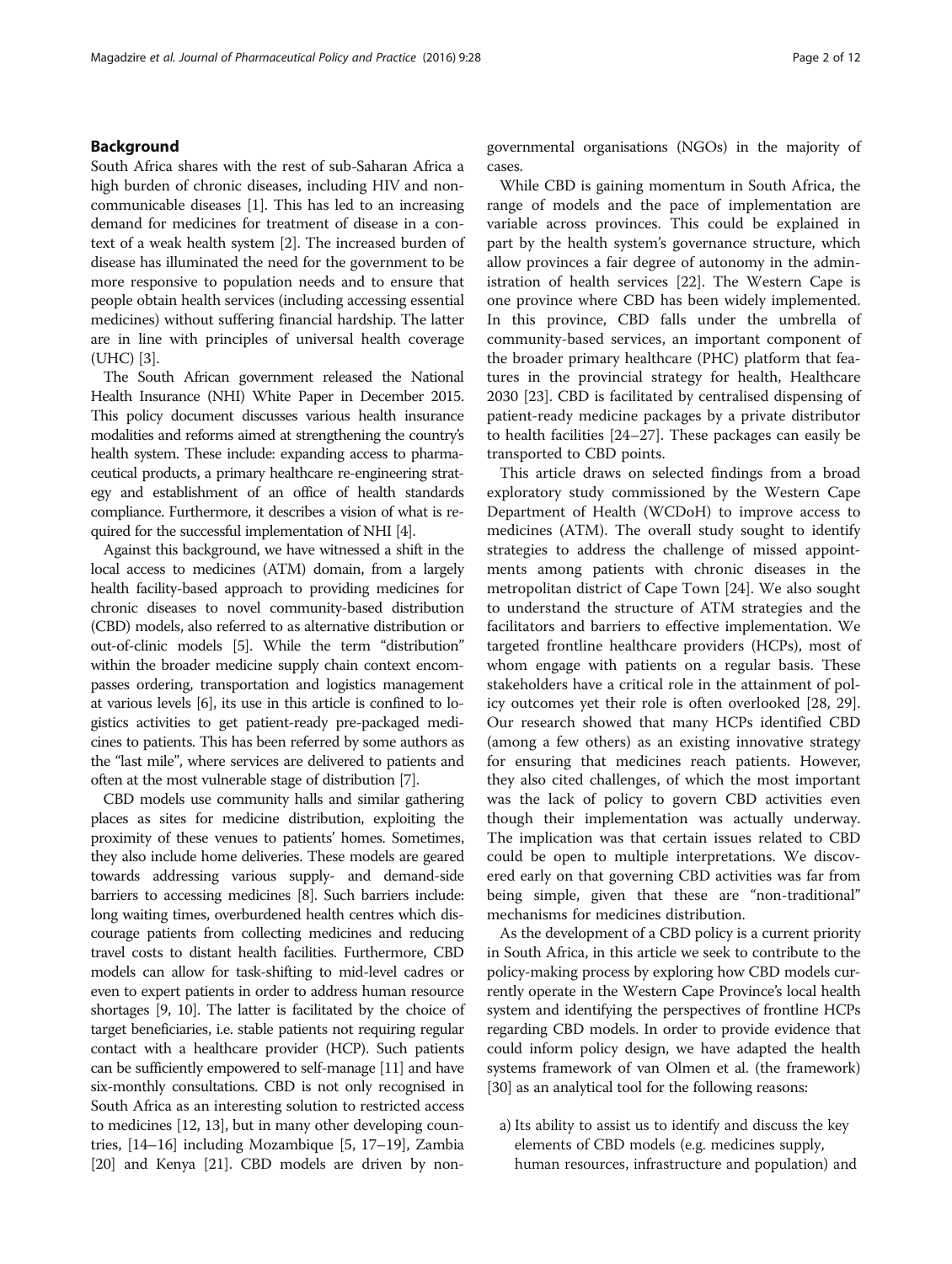to draw the interconnections between the elements which will be of relevance to the design of CBD policy;

- b) Its ability to frame CBD operations within the context of the broader health system;
- c) The importance it attaches to values and principles in policy-making [[22](#page-11-0)].
- d) Its recognition of health systems as social systems which comprise people and organisations, and their interactions with others. As such, actors' values, interests, norms and relationships also influence the ultimate character of the system [\[31](#page-11-0)].

In this article we use the framework to provide a systematic description of CBD models and to illustrate how the configuration of the elements in each CBD model contributes to its effectiveness. Finally, we explore how our findings could inform the development of an impending CBD policy by drawing upon the perspectives of stakeholders.

# **Methods**

#### Study design

This exploratory qualitative study was conducted between 2012 and 2014 in the metropolitan district of Cape Town, which has the greatest proportion of patients and the greatest pressure on health services in the Western Cape Province [[24](#page-11-0), [25](#page-11-0)].

#### Data collection

We used in-depth interviews, non-participant observations of two CBD sessions and document review as the data collection methods for this study.

#### Key informants

For this article, we drew from 45 in-depth interviews, which were conducted by the first author using a semistructured interview guide. We purposively sampled informants who were most knowledgeable about the issues of interest from the following categories: (1) frontline HCPs, including doctors, nurses, pharmacists and pharmacist's assistants (PAs) from four PHC facilities, (2) policy makers, (3) sub-district and provincial managers from the WCDoH, (4) private sector pharmacists, (5) academics with expertise in pharmaceutical policy and public health and (6) NGO staff (Table 1). Interviews were conducted in English and each interview lasted about one hour. All the interviews were conducted at a place convenient for the respondents, i.e. their place of work. Where possible, interviews were recorded; alternatively, notes were taken. Three participants refused to be recorded as a matter of preference. Once no information was generated from the interviews and saturation was reached, no further interviews were conducted.

#### Table 1 Respondents' breakdown by professional category

| Category                                                                       | Number of<br>respondents |
|--------------------------------------------------------------------------------|--------------------------|
| National level policy maker in pharmaceutical<br>regulation                    | 1                        |
| Senior provincial directors and policy makers                                  | 5                        |
| Academic in public health                                                      | 1                        |
| Provincial managers of the medicines supply chain                              | 2                        |
| Mid-level managers (sub-structure pharmacists;<br>primary healthcare managers) | 4                        |
| Frontline health workers (clinicians, health<br>promoters, NGO workers)        | 28                       |
| Private sector pharmacists                                                     | 4                        |
| Total                                                                          | 45                       |

#### Non-participant observations

The first author conducted observations on two occasions. The first session was for distribution of HIV treatment and another for distribution of medicines for noncommunicable diseases (e.g. diabetes and hypertension). Both sessions took place in Khayelitsha, one of the largest townships in South Africa. During observations, the first author took note of patient-patient and patient-provider interactions and the process in general. Other items that were recorded included the queries that were posed by patients and any information related to patients' knowledge about their medication.

# Document review

We reviewed guidelines and standard operating procedures for CBD in order to understand how the models are currently implemented [[32, 33\]](#page-11-0).

# Data analysis

The recordings were transcribed verbatim and deductive analysis was applied. We sought for : (a) structure of CBD models, and used the main elements of the analytical framework of van Olmen et al. [\[30\]](#page-11-0), (Fig. [1](#page-3-0)) which links the central elements required for models to function optimally i.e. resources (medicines, human resources, infrastructure, financing, monitoring and evaluation) to the performance of the service delivery platforms. All these elements require good governance (policies, regulatory frameworks) and leadership, taking into account the population's needs and demands [\[34\]](#page-11-0) to attain ATM in terms of its different access dimensions or outcomes; i.e.: availability, affordability, accessibility, acceptability and quality) [\[35](#page-11-0), [36](#page-11-0)] and ultimately improved health status and social and financial protection. Access outcomes can be broadly defined as follows:

 acceptability: fit between clients and providers' mutual expectations and appropriateness of care;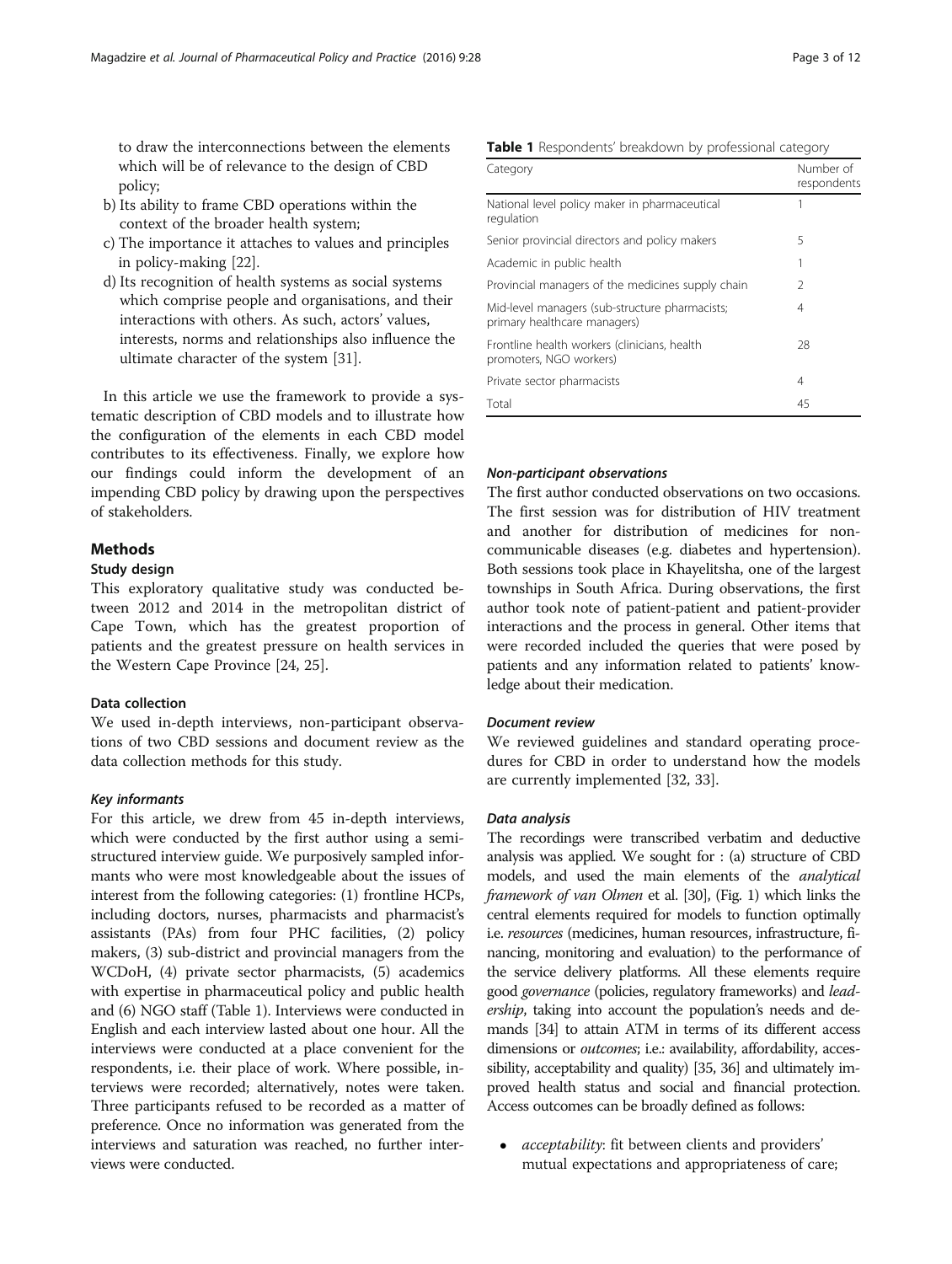<span id="page-3-0"></span>

- accommodation: fit between organisation of services and clients' practical circumstances;
- availability: fit between existing resources and clients' needs;
- *accessibility*: fit between physical location of healthcare and location of clients;
- affordability: fit between cost of care and ability to pay [[35](#page-11-0)].

Outcomes are expressed both quantitatively and qualitatively by our adopted framework [[30](#page-11-0)]. However, in the absence of objective outcome- and impact-level data for CBD models, we assessed selected outcomes only qualitatively, from the perspectives of informants. Accessibility is an inherent design feature of CBD models and as such this was not assessed. Using data from interviews and observations, we assessed how models were perceived by informants and patient engagement with CBD services. Our assumption was that if models increase ATM, this could be a proxy for utilisation. In addition, we considered *facili*tators and barriers to effective implementation and context factors because CBD models are embedded within a broader health system and these factors can influence outcomes and goals (Fig. 1). Quality was a cross-cutting issue addressing the issues of scientifically and medically appropriate and good quality services. This is determined by aspects such as human resources and good quality medicines.

Data from document review and observations were used to triangulate key informant data.

The first author conducted the initial analysis (coding, retrieving of quotations representative of major themes and interpretation) using Atlas. TI version 7. Emerging themes were discussed with selected key informants through three feedback sessions (participant checking).

# Results

This section starts by presenting an overview of how CBD services are organised (Typology of CBD models) then presents the remaining findings according to the elements of the framework (human resources, medicines, infrastructure and *population*). Finally, we present our findings related to *governance*, taking into account the implementation context.

## Typology of CBD models

From the interviews with key informants, we found variation in focus and structure of CBD models implemented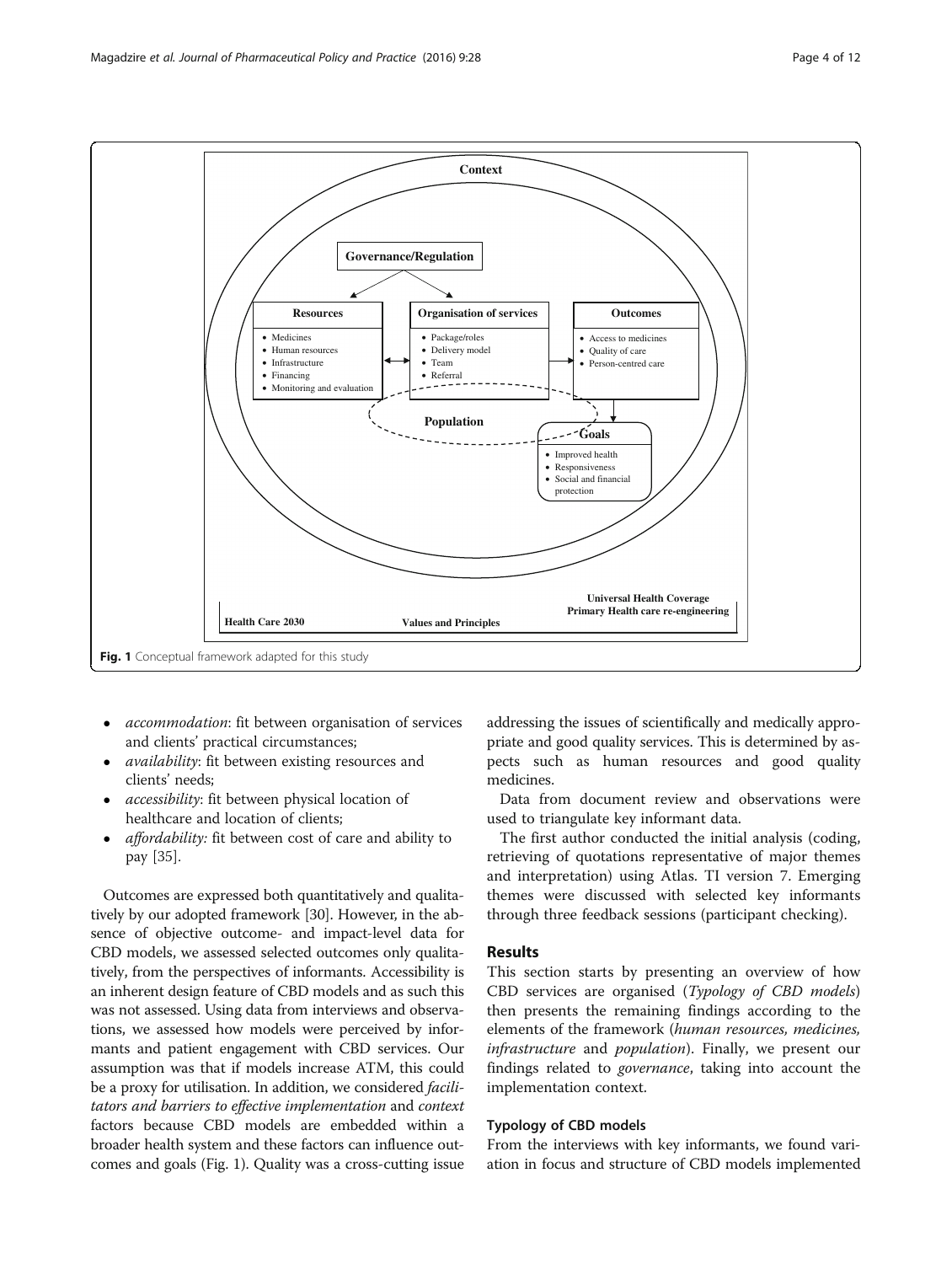in the Western Cape Province. Regarding geographical spread, some areas had a single model while others had a combination of models. The mix of models available in an area was primarily dependant on the presence and mandate or interests of particular stakeholders whose activities tended to be geographically demarcated. However, they were all linked to nearby PHC facilities for medicines supply. In this article, we categorised them as formal and informal as explained below:

- I. Formal: Models officially recognised and approved by the WCDoH. Services were provided free of charge to the patient. Formally recognised providers were expected to facilitate referrals and linkage to care for patients at risk who require consultation with the health provider. Some models were based on direct involvement of trained HCPs (i.e. nurses and/or post-basic pharmacists), while others were driven by community health workers (CHWs) with some basic health training, linked to NGOs.
- II. Informal: Models driven by entrepreneurs with no basic training in health. They charged a service fee to the patient and were not officially recognised by the WCDoH. Informal providers could be described in two ways: either operating under the 'approval' of mid-level management or known anecdotally, but not easily identifiable. The latter operated on a small-scale and could not be easily distinguished from a relative or friend collecting medicines on behalf of the patient. At the time of research, service fees charged by the known informal providers ranged from ZAR10.00–20.00, which was equivalent to approximately US\$1.00-2.00. It was unclear how informal providers market their services or initiate services in the absence of the approval of senior provincial leadership.

Patient enrolment in all the CBD models was facilitated by nurses and health promoters during club sessions (group-based education), and patients were asked to provide consent for their information to be supplied to the service provider of their choice. Table 2 shows the range of models that we identified at our study sites. We acknowledge that this list may not be exhaustive for the Cape Town metropolitan area.

# Resources

## Human resources

As illustrated in Table 2, task shifting from pharmacists to other HCPs and Non-Health Professionals (NHPs) is a common feature in CBD models. There was contention between participants about the involvement of NHPs and their permitted scope of practice.

Proponents for task-shifting in CBD models argued that this mechanism could address existing human resource shortages in the South African public sector by "de-medicalising" treatment to ensure sustainability of models. Informants cited a situation illustrating lack of sustainability of medicalised models: a clinical nurse practitioner was asked to urgently return to the health facility from a CBD site leaving patients unattended and necessitating their referral back to the health facility.

Another stakeholder (academic) argued that patient counselling by pharmacists, though desired, was in most cases impractical. The informant's own research showed that pharmacists in the Western Cape spend an average of only three minutes (range: 2–4 min) of face-to-face contact with a patient due to workload pressures. In light of these health workforce issues, stakeholders suggested the need for greater efforts towards empowering patients to manage their own therapy thereby reducing the need for regular contact with HCPs.

Those who opposed involvement of NHPs in CBD cited their lack of accountability to statutory bodies as a major concern in delivering pharmaceutical services. This is currently a grey area in the task-shifting discourse because

Table 2 Overview of models for community based distribution of medicines

| Type of model                                                                       | Classification | Human resources                       | Financing                                                                                                                                                                        | Beneficiary population<br>as per disease state |
|-------------------------------------------------------------------------------------|----------------|---------------------------------------|----------------------------------------------------------------------------------------------------------------------------------------------------------------------------------|------------------------------------------------|
| 1. Distribution in community<br>halls, churches, old-age<br>homes or mobile clinics | Formal         | Pharmacist's assistants, nurses       | Health facility budget therefore<br>government funding                                                                                                                           | HIV and/or NCDs                                |
| 2. Distribution in small<br>municipal clinics that do<br>not offer NCD services     | Formal         | Pharmacist's assistants               | Health facility budget<br>therefore government funding                                                                                                                           | <b>NCDs</b>                                    |
| 3. Home delivery                                                                    | Informal       | Local social entrepreneurs            | Out-of-pocket payments                                                                                                                                                           | <b>NCDs</b>                                    |
| 4. Home delivery or other<br>community venues <sup>a</sup>                          | Formal         | Community health workers <sup>b</sup> | A few organisations have international<br><b>NCDs</b><br>funding while the rest receive grants<br>from the Department of Social Development<br>(DSD) and other local businesses. |                                                |

<sup>a</sup>Places where the elderly meet for skills development and social activities, also termed Chronic Disease of Lifestyle clubs which the WCDoH identified through the DSD batter had been also the hand to also the property wi Attached to NGOs with service level agreements with the WCDoH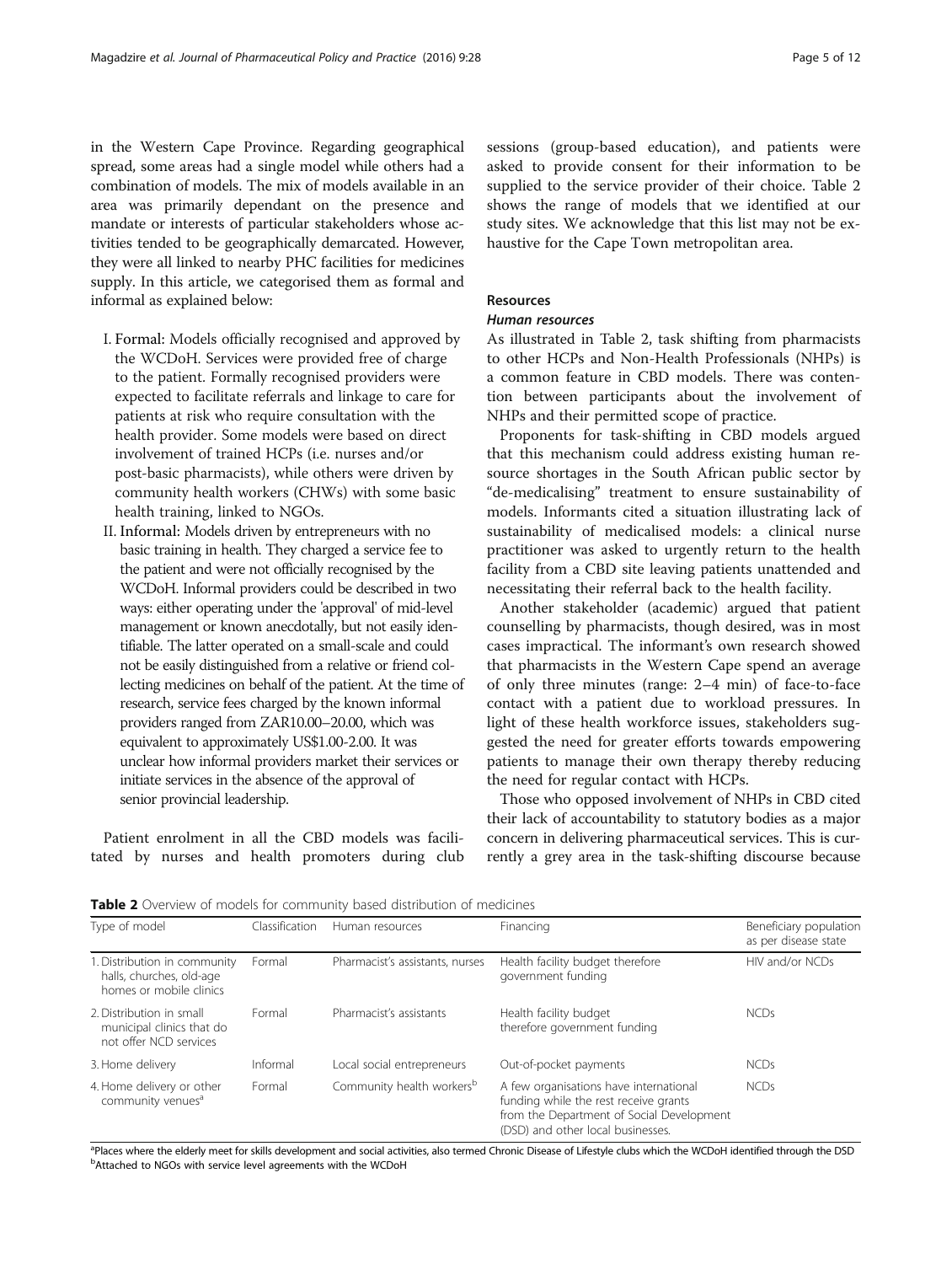statutory bodies only regulate personnel who are registered with them.

Other concerns raised by participants related to the capacity of NHPs to: (i) conduct quality assurance (QA) processes (e.g. verifying medicines before handing them over to the patient), (ii) monitor therapeutic outcomes and (iii) link at-risk patients to appropriate care. These tasks are outside their scope of practice therefore, perhaps a more pertinent question is: which tasks should NHPs be expected to carry out? Many informants argued that QA processes should be ensured by the Chronic Dispensing Unit (CDU), a centralised dispensary responsible for dispensing and pre-packing of medicines in the public sector in this province. If performed optimally by ensuring minimal prescribing and dispensing errors, this would eliminate the need for checking parcels at the distribution point upon issue to patients. With QA processes out of the way, this would technically not be a full dispensing process, allowing NHPs to comfortably participate in the process.

It seemed even pharmacists who were responsible for checking the pre-packed medicine packages felt that the QA demands were time consuming and detracted from the intended benefits of both the CDU (which was established to reduce pharmacists' workload) and of CBD (which was established to take the pressure off health facilities and to improve access for patients).

While some informants mentioned that they would feel comfortable relying on CHWs to issue medicines that were already checked at the CDU, some clinicians were still reluctant. They suggested that CBD activities be placed under the responsibility of registered pharmacy mid-level workers known as pharmacist's assistants (PAs) as opposed to CHWs. A further suggestion was engagement of private-sector pharmacies to distribute publicsector medicines. In subsequent years, this model was proposed under the NHI scheme [\[37\]](#page-11-0).

#### Medicines supply management

Our findings show that inefficiencies in procurement (a macro-level issue) affected medicines availability at the CDU where dispensing for CBD programmes takes place. As such, medicines omitted from parcels would require manual dispensing at health facilities, another reason why informants were sceptical about NHPs involvement as the final link to patients. As stated by a senior manager:

"I wouldn't like at this stage for community health workers to give medication, because, once in a while, something is missing, because of the out-of-stock situation. Now we got a serious situation as well…the Cape Medical Depot cannot always supply because of change of tender."

Another contentious issue raised was the handling and storage of "non-collected" medicines, i.e. parcels not collected by the patient on the appointment date. The handling of medicines by untrained personnel and their storage in transient unregistered sites casts doubt on the integrity of non-collected medicines and as such, these medicines are usually disposed of with resultant cost implications. Informants were of the opinion that some of these risks could be obviated if sites met minimum standards for medicine storage.

# Infrastructure and logistics

Securing reliable venues for CBD activities emerged as another important aspect of CBD. During the time of our study, services were interrupted at one site because it was no longer available for CBD. The PA at the site expressed concern about the potential loss of confidence by patients experiencing service disruption. In addition to securing venues, opening times for the venues needed careful consideration. This often called for negotiation with the owners of the venue to ensure that times were suitable for the patients.

Reliable transportation for medicine delivery to CBD sites was also identified as a need. Government vehicles could be requested by PAs linked to formal CBD models, but this transportation mode was not accessible to CHWs who often walked to sites and carried the supplies. According to informants, the latter not only posed security risks and environmental risks for the medicines, but created inefficiencies for CHWs with home-based care duties who were often late for CBD activities. Informal providers used bicycles and this was also feared to potentially render medicines vulnerable to environmental risks.

#### **Outcomes**

# Acceptability of CBD models and accommodation to clients' practical circumstances

We used our observation data related to patient-provider and patient-patient interactions during the CBD process to look into the acceptability of the models. Interactions between patients and providers and between patients were largely positive. Patients showed no restraint in engaging with the providers involved in CBD (both HPs and NHPs) even when they presented late for their appointments. In some cases, CHWs reported taking the initiative to deliver medicines to patients' homes when they failed to collect at community venues, a means of accommodating patients' practical circumstances. These deviations from formal processes were merely acts of goodwill facilitated by positive patient-provider relationships, but were noted to contribute to acceptability. Furthermore, CHWs reported using cost-effective social media methods such as the instant messaging application "WhatsApp" to remind patients of their appointments and to follow-up with those who missed appointments. In this regard, the close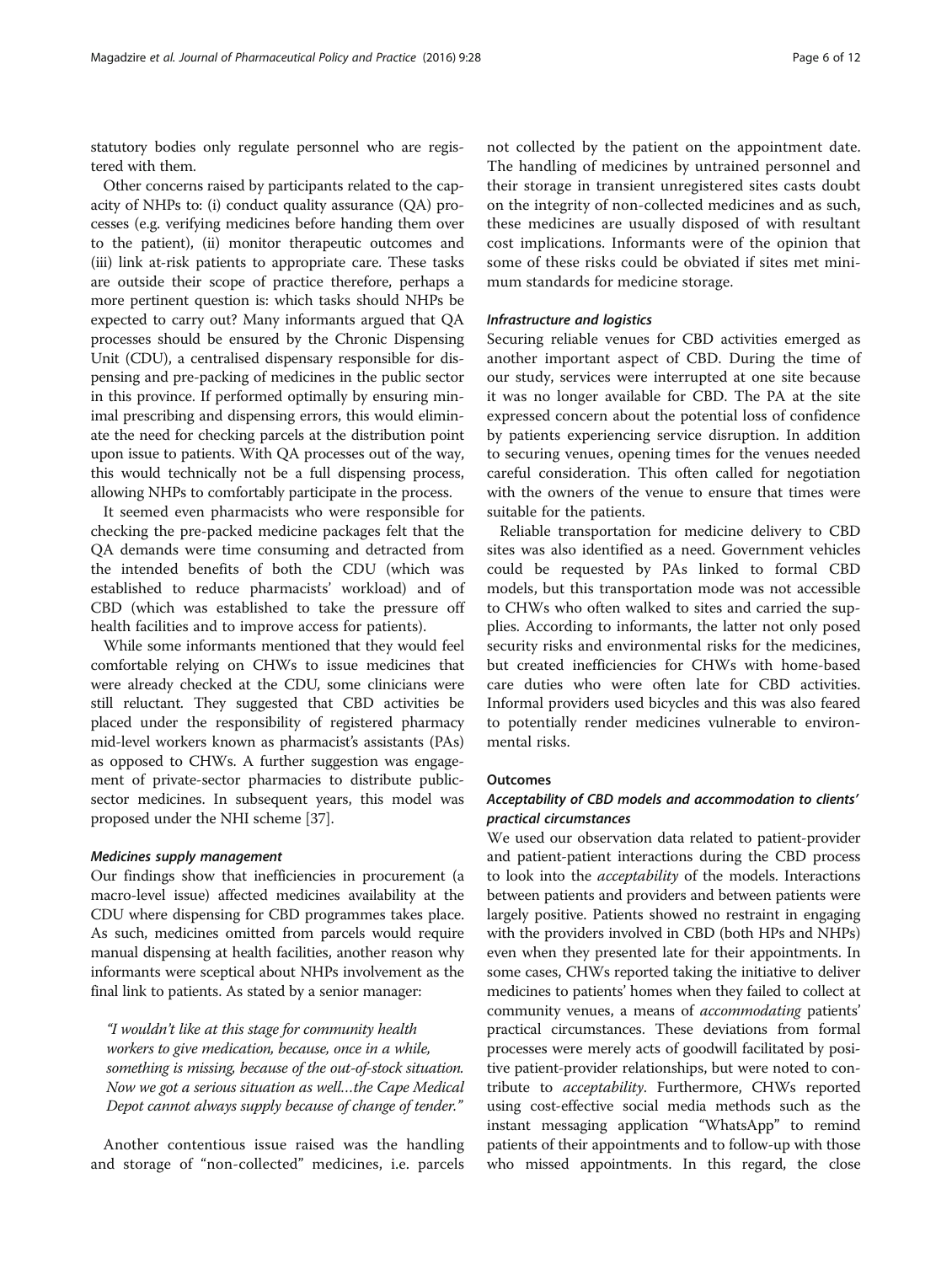patient-provider interactions allowed for some degree of patient follow-up where there had been limited to no follow-up mechanisms in the health system. These experiences also reveal a form of grassroots innovation that could improve patient retention-in-care in the long-run.

Informants collectively felt that CBD models are suitable for patients who are empowered to take responsibility for the management of their illness. From observation during CBD operations, some patients were able to accurately identify their medicines, including identifying any missing medicines when there were medicines availability challenges.

Despite the positive aforementioned aspects, there were some concerns with stigma. At one site (a small municipal clinic which traditionally offered HIV services and was later also used as a distribution site for NCD medicines), patients on ART raised concerns about privacy because their appointments overlapped with patients enrolled in NCD programmes. With medicine collection points for ART being distinct, patients with HIV were easily identifiable and this was a huge concern for those who had not disclosed to family and friends. This raised questions about the appropriateness of integrating HIV and NCDs in the design of CBD models.

At a second site, providers also noticed similar reluctance from clients on ART. The pharmacist's assistant in charge of CBD at the site said:

"…we told them that it's only them who are going there; there are a lot of offices so no one will know why you are walking through that building, what you are going to do there…"

While in principle, patients should be offered the choice to collect medicines at CBD sites or at the health facility, in practice there seemed to be pressure to enrol all patients onto CBD models, because of the perceived benefits for both the health system and the patients. Asked if patients had a choice regarding their collection point, one PA stated "...we don't prioritise that freedom". In their view, once patients experienced the benefits of CBD, they appreciated the system and in most cases were no longer interested in the facility-based model.

# Affordability to patients: to pay or not to pay for CBD services?

As stated earlier, the critical difference between the formal and informal CBD models was that the former provides services at no charge to the patient while the latter levies a user-fee. Many stakeholders grappled with the issue of paid services: some senior managers expressed disapproval of imposing out-of-pocket payments on the premise that medication was free and no direct charges should be introduced to the patients, while others feared that the absence of regulation on levying fees could result in patient exploitation. Indeed, some patients had apparently mentioned to informants that the services were expensive for them but some HCPs still argued that paid services were demand-driven and that many patients were willing to pay for a service offering convenience. One nurse and PA were of the opinion that the elderly derived particular benefits since they often have impaired mobility, lack family and other support to collect medicine on their behalf and many stayed in areas that are not served by formal models. Also, the formal models had limited capacity to serve a large population. Some respondents felt that paid services offset the usual indirect costs for transport fees to the health facility and thus had no objection to charging fees for CBD services.

At the time of our study, one of the four study sites had no history of "fee-for" services, a second site still charged a fee and the remaining two sites had been mandated to cease services that attached a fee. Although some frontline HCPs approved of services levied for a fee at the second site, senior managers had strong reservations. However, HCPs reported that some patients still enquired about the service and attributed increased non-collection of medicines to the management's decision to stop these paid services. One pharmacist elaborated as follows:

"A few years ago, we had a courier service that was privately run and we had an objection from the government that it's unconstitutional to charge patients from a primary health care level. Then we stopped it. The patients benefited a lot from it and up to this day, patients are still asking "When is it coming back and why can't we have it back?", because they were prepared to pay. But the department said it is criminal for patients who can't afford the service. It didn't make sense to us but it came from the top level to be stopped basically, but it was working well and we were pushing almost 200 parcels a day from the facility." [Pharmacist]

In essence, views on paid services were quite divergent, with provincial managers expressing the need to safeguard patients against exploitation and with some frontline HCPs indicating that paid for services are demand-driven and should remain an option to patients.

#### Governance: Policy and regulatory issues

As stated earlier, for any service delivery model to function effectively, all health system elements require good governance in the form of policies and regulatory frameworks which consider the population's needs and demands.

At the time of this study, there was no policy to institute CBD models and guide the implementation efforts in the Western Cape. Stakeholders were not aware of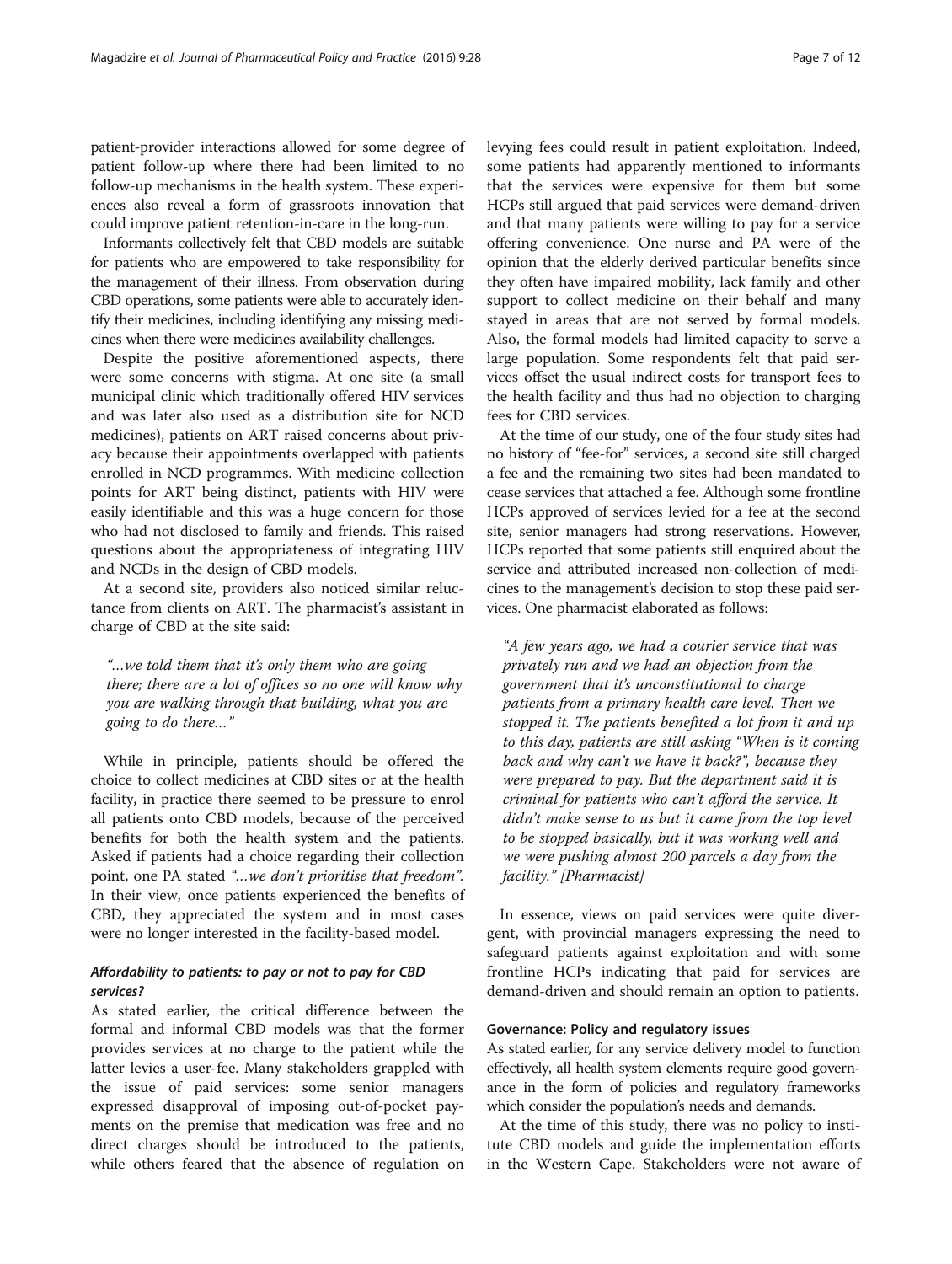policies in other parts of the world enabling the use of non-registered sites for distribution of medicines for chronic diseases and as an interim measure, they developed standard operating procedures (SOPs), based loosely on available pharmacy and health regulations. Stakeholder views on these SOPs varied. As one provincial manager explained:

"… this (CBD) is new … There was, like, really no definite law to guide the Pharmacy Council. So, whatever has happened has been an interpretation of the law by someone (provincial stakeholders) …"

We were informed by a key actor during this study that some engagement between provincial and national stakeholders responsible for the policy making process had commenced by 2014. The South African Pharmacy Council (SAPC), which is the statutory professional body for pharmacy, together with the National Department of Health (NDoH) which has oversight of health activities and legislation, were cited as the two governance bodies responsible for drafting legislation. While recognising that CBD policy development is a national priority and that the process of policy-making can be slow, stakeholders insinuated that the process has not been altogether transparent. We found there was limited consultation of frontline HCPs on the issue and that no feedback on progress of the policy development process was given at this level. One senior manager had some information on the process and reported that a task team had been set-up and was steadily working on developing the policy.

#### Stakeholder perspectives on the future CBD policy

In general, informants envisaged that the policy will define organisation of CBD services to ensure the delivery of quality pharmaceutical services as defined by the Good Pharmacy Practice (GPP) standards [[38](#page-11-0)]. There were some shared concerns that some aspects inherent to CBD models do not meet GPP standards, inter alia, medicines handling and storage and possible lack of patient counselling.

Some stakeholders justified the current structure of CBD services while others showed disfavour towards some aspects of CBD and offered suggestions for improved organisation and structure. Despite varying opinions on what the content of the CBD policy ought to be, a critical issue that was raised was the need for the policy to be *context specific and pragmatic*. There were concerns that existing CBD models could be jeopardised if the upcoming policy prescribed the use of qualified personnel (HCPs) and/or distribution from health sites only. It must be understood, however, that the call for flexibility is not akin to accepting sub-standard service. Rather, it is a call to be realistic regarding what is both feasible and sustainable in the local context. As one manager said:

"…they (regulators) need to draft the legislation to reflect pharmaceutical services as they are delivered in 2015, and going forward not in 20 years ago and in 30 years ago. Medicines are not ordinary commodities. The integrity of the medicine has to be maintained… but our request collectively to council (SAPC) has been could one look at a framework where one could legally issue the medicines that are not on a health site… and have a set of norms and standards for the issuing of medicines … as long as rules and standards are met and maintained and monitored."

Furthermore, the call for regulators' flexibility stemmed from the simple realisation that more diversification is required if the province (and indeed the country at large) is to truly expand ATM. A private-sector pharmacist elaborated on this aspect as follows:

"I said to somebody from council (SAPC): we are trying to put down first world standards which is very noble, but we are a resource lacking third world, essentially, third world country. We have a component of first world, but ninety per cent is third world. We are a developing country. I hope it gets taken into consideration, because I think it's going to make implementation of a lot of what national health (insurance) wants to do almost impossible to start."

The quote above called into question the degree of alignment between the province's and country's goals of improving ATM and the focus by professional statutory bodies on what were sometimes perceived as rigid standards. There was also a prevailing view that perhaps professional bodies were minimally consulted in the development of CBD strategies and that subsequent disagreements are arising between policy stakeholders:

"…how much dialogue is actually happening between national, what national (NDOH) is trying to bring through the National Health Insurance versus what Pharmacy Council (SAPC) is saying and the statutes to everybody in terms of best policy. I don't think they are on the same page as to what the best practice is. (private-sector pharmacist)

On a positive note, despite a lack of consensus among stakeholders on certain issues, there was notable commitment from the WCDoH leadership to engage with SAPC and eventually align with the future CBD policy. Stakeholders also anticipated that CBD implementation could eventually cost more than is currently envisaged if provinces have to invest in training personnel and adapting venues to meet requirements for medicine handling and storage for example.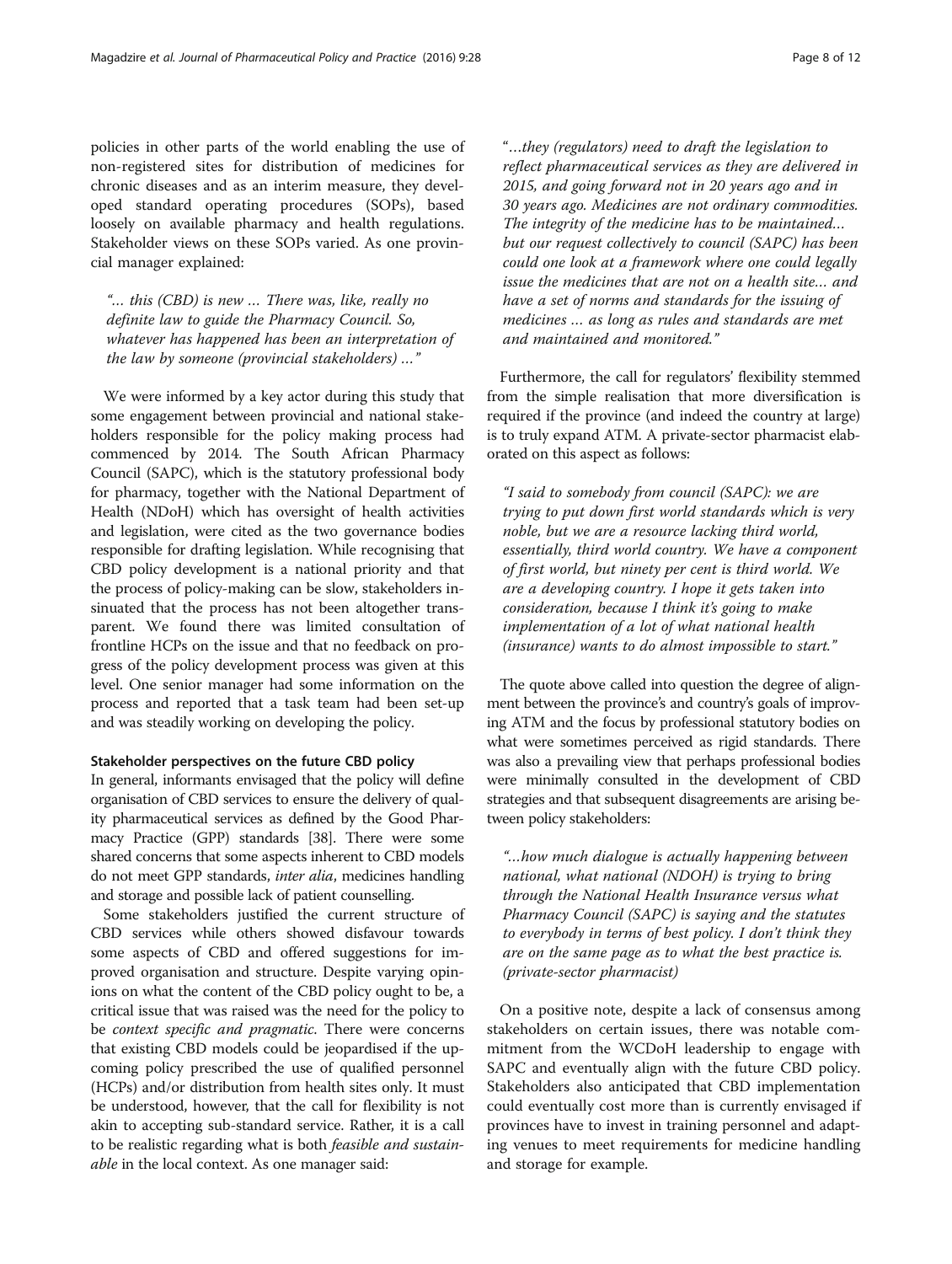# **Discussion**

CBD models are regarded as a useful way to improve ATM in the Western Cape Province. In this article, we described a range of formal and informal CBD models present using the framework by van Olmen et al. [\[30](#page-11-0)]. The framework enabled us to illustrate how the configuration of the elements in each CBD model could contribute to its effectiveness and furthermore, to illustrate the interconnections between the CBD models and the wider health system elements, indicating how policy decisions on each of these elements will likely affect other elements. For example, the framework argues for the need to recognise patients' own contributions to their personal well-being [\[30](#page-11-0)]. Through our research, we noted demand-driven operations by informal providers in a context where senior managers were opposed to the idea. Some differences between formal and informal models were that the formal models are a health system response and therefore, at least in theory resourced and accountable to the system while informal models are grassroots driven, self-funded and with no accountability mechanisms to the health system. However, both have the same goal of improving ATM.

Another key lesson from the application of the framework is that it is the combination of different health system elements that makes a model work well. For example, a decision on the human resource cadre(s) could influence the structure and operational modalities of CBD models, particularly when task-shifting is introduced and mechanisms for accountability and quality assurance become essential. Table 3 summarises what we identified to be facilitators and barriers associated with each CBD element in its current form, an approach we envisage will inform the policy debate.

Despite increased interest in CBD by stakeholders in the WC, medicines are governed by pharmaceutical policy, therefore, who handles them and how they are handled becomes a matter of regulatory interest. This dimension needs to be carefully navigated to ensure safety of the population. As there is currently no CBD policy, we explored how our findings could inform the development of a future policy, through knowledge of context needs and demands. Through this study, we have brought the voices of frontline HCPs to the policy discussion on ATM. As stated by Gilson & Raphaely, "Policy actors are not just those officially tasked with policy development; they also include those with concern for particular policy issues or likely to be affected by policy developments…" [[39\]](#page-11-0). We identify HCPs as such because of their important role at the coal-face of the health services and as such as the actual implementers of policy.

We identified some lessons from this study which could inform the policy development process. First, reaching a consensus requires broad stakeholder consultation as part of the policy development process, which to our knowledge has not yet been conducted in this case. Despite some stakeholders being aware that the policy development process had commenced, we found that consultation

**Table 3** Summary of how CBD elements facilitate or constrain CBD implementation

| CBD element                                          |                    | Facilitators                                                                                                                                                                                  | <b>Barriers</b>                                                                                                                                                                                               |
|------------------------------------------------------|--------------------|-----------------------------------------------------------------------------------------------------------------------------------------------------------------------------------------------|---------------------------------------------------------------------------------------------------------------------------------------------------------------------------------------------------------------|
| Medicines                                            |                    | o Centralised dispensing simplifies distribution<br>process.                                                                                                                                  | o Quality assurance processes must be fulfilled<br>by HCPs prior to "last mile" distribution;<br>o Stock-outs of medicines cripples CBD models;<br>o Non-collected medicines cannot be re-dispensed.          |
|                                                      |                    | Human resources Community Health Workers $\circ$ Positive, close relationships with patients<br>which can facilitate active follow-up<br>when necessary.                                      | o Not able to conduct quality assurance processes.                                                                                                                                                            |
|                                                      | <b>HCPs</b>        | <b>o</b> Missing medicines from patient-ready<br>parcels can be dispensed manually by<br>the HCP at the CBD site.                                                                             | <b>o</b> General shortage of HCPs undermine sustainability<br>of deploying them to CBD sites.                                                                                                                 |
|                                                      | Informal providers | o Demand-driven therefore likely to suit<br>beneficiary needs.                                                                                                                                | o No governmental oversight which could<br>lead to financial exploitation of patients;<br>o no accountability to professional statutory body<br>which could compromise quality of<br>pharmaceutical services. |
| Infrastructure and logistics                         |                    | <b>o</b> Government vehicles available for<br>transportation of medicines for some<br>models.                                                                                                 | o Poor transport systems for CHWs causing delays<br>and posing security and environmental risks to<br>medicines:<br>o Availability of venues not always quaranteed.                                           |
| Patient (population)'s engagement<br>with CBD models |                    | o Positive patient-patient; patient-provider<br>relationships;<br>o Some patients knowledgeable about their<br>treatment regimen and proactive in<br>addressing medicine-related<br>concerns. | o Stigma associated with HIV still a reality.                                                                                                                                                                 |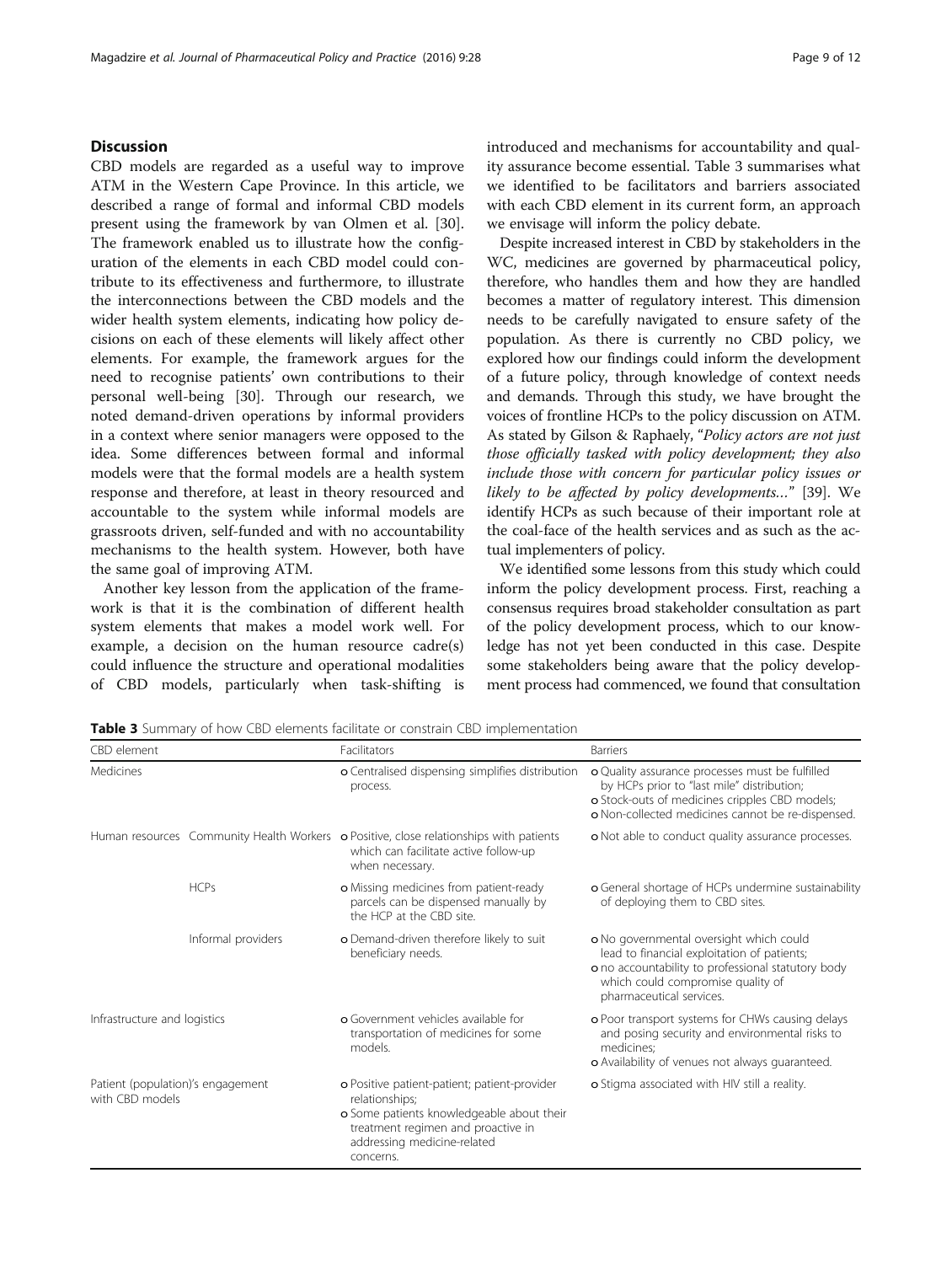and feedback on the progress of the process was not inclusive and that frontline HCPs who are responsible for implementing policies were not involved. Acknowledging that policy processes are in essence political, how much influence actors have might be contingent on their position in the political hierarchy, more than their knowledge and understanding of the issue [[40](#page-11-0)]. Hence in this study, we have sought to elevate the voice of frontline HCPs, who possess knowledge and understanding of grassroots issues. This stakeholder group has been referred to as "street-level bureaucrats": they are tasked with policy implementation and often have to balance policy demands with the realities of their context [[41](#page-11-0)]. Considering their perspectives during the policy development process could result in more responsive policies. As echoed by Morrow (2015), the process of formulating a pharmaceutical policy is as important as the policy document in ensuring collective ownership [\[42\]](#page-11-0).

Second, the resistance by some stakeholders to aspects of CBD corroborates findings in other countries. Indeed, previous studies have shown that diversion from traditional ways of delivering pharmaceutical services and task shifting in the pharmaceutical sector in its different forms has in many instances met with resistance [[43](#page-11-0), [44\]](#page-11-0). Experiences of resistance to different CBD models were documented in Mozambique with the introduction of self-forming patient groups [\[19\]](#page-10-0) and in Tanzania with the implementation of community retail drug shops, but this changed with time [[45](#page-11-0)]. In Mozambique, as stakeholders gained knowledge and confidence in the model and the benefits became apparent, endorsement increased [\[19\]](#page-10-0). In Tanzania, retail drug shops which are a major source of medicines in rural and underserved areas also initially faced resistance, then catalysed development of policies. Of note, the Tanzania model illustrated that even informal providers can be assisted to comply with regulatory standards [[45](#page-11-0)]. Whether or not this will become the experience of providers in our context, remains to be seen.

## Implications for future research and the policy agenda

The current provincial [[32, 33\]](#page-11-0) and national [\[4](#page-10-0)] goals for UHC in South Africa include both CBD and a commitment to provision of quality services [[46\]](#page-11-0), presenting an opportunity to leverage the existing political window. However, while the need to develop a policy to govern CBD activities in South Africa is evident, it is uncertain what changes the anticipated policy will bring to existing models. As earlier indicated, many of our informants hoped that the introduction of policy will not pose a barrier to further implementation of current CBD models. This has been experienced in other contexts where innovation in community-based services began outside of public regulation [\[47\]](#page-11-0). We argue that despite the diverging stakeholder views, CBD must be assessed within

the lens of what it is endeavouring to achieve - sustainable ATM. The World Health Organisation (WHO) has recommended in other instances that implementing regulation targeted at innovative models should neither decelerate the speed at which action is already taking place nor usher in restrictions that may have a constraining effect on public health service delivery effort [\[48\]](#page-11-0). That said, there is need to conduct accurate assessments of the effectiveness of these models and to ensure that they are implemented in a way that ensures patient safety.

In addition, informal models present an additional set of challenges, i.e. the lack of accountability mechanisms and the potential financial burden on patients caused by paid services. While it is true that there are high poverty levels in this context, the paid option is voluntary. Perhaps the critical question is: "Why do patients choose to pay for medicines delivery when they can get a 'free' service?". Since we did not interview patients paying for this service as part of this study, we can only speculate that the parallel system tends to thrive because there is an opportunity cost related to the informal system, i.e. it offers benefits (e.g. the convenience of not having to take time off work, which could result in a cost of a different kind) that might not be present within the formal 'free' system. Future studies could assess whether this system imposes a financial or any other burden on patients. If it does, but has other benefits to patients, the next issue is whether the government can lend support to informal providers so that they operate at a lower or no cost to patients.

Finally, further research is required to identify how CBD models have been implemented in other settings and their cost to health systems. Therefore, as a followup study, we have designed a scoping review which aims to obtain systematic evidence about design and implementation of CBD models in low resource settings and hard to reach populations in high income countries. We intend to assess whether the issues raised in this article were identified and if so, how they were or could be managed or overcome.

## Study limitations

A limitation of this study was the adoption of the analytical framework after data collection; therefore, not all components were addressed equally during interviews with stakeholders. This is particularly true for monitoring and evaluation of CBD models, an area that requires attention in future studies. Second, the lack of accurate data on outcomes imposed some limitation.

## Conclusion

Improving medicines delivery is integral to attaining UHC and the introduction of CBD in South Africa is one mechanism to achieve this goal. To achieve the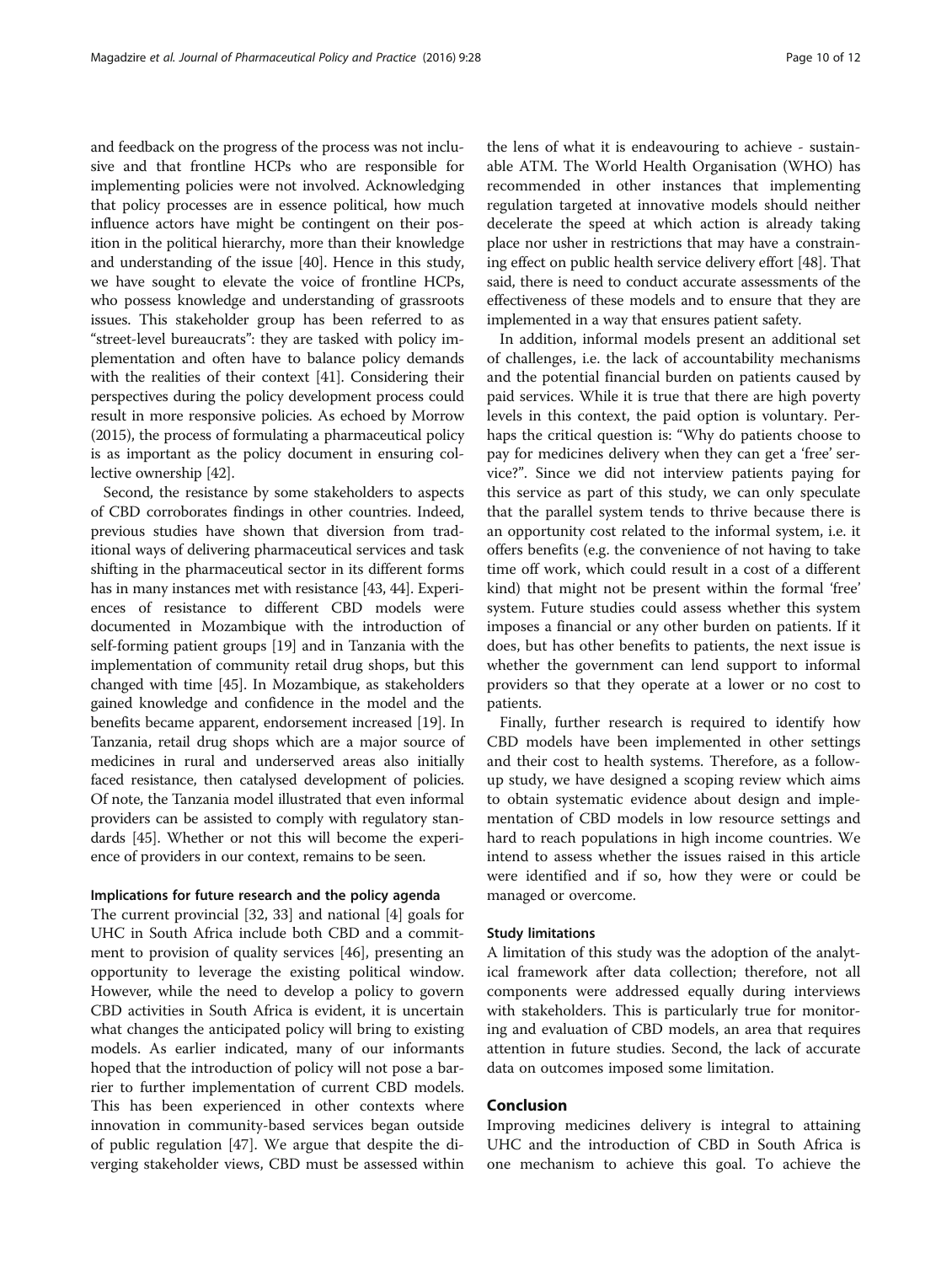<span id="page-10-0"></span>intended benefits of CBD, frontline HCPs should be consulted in policy development and consideration should be given to similar models in other contexts. Further research will seek to contribute towards evidence-based development of policy and service delivery guidelines for CBD activities in South Africa within the frameworks of pharmaceutical policy and practice.

#### Abbreviations

ATM: Access to medicines; CHW: Community health worker; DSD: Department of Social Development; HCP: Healthcare provider; NGO: Non-governmental organisation; NHP: Non-health professional; PA: Pharmacists' assistant; PHC: Primary Healthcare; QA: Quality assurance; SOPs: Standard operating procedures; UHC: Universal Health Coverage; WHO: World Health Organisation

#### Acknowledgements

The authors wish to first thank the WCDoH for supporting the study through facilitating access to information. We would also like to acknowledge the input of our colleague during the early phases of manuscript development: Edwin Wouters. The content of the paper, however, remains the responsibility of the authors.

#### Funding

This research and involvement of co-authors was made possible by funding from the European Union Seventh Framework Programme Theme: Health-2009-4.3.2-2 (Grant no. 242262) under the title 'Accessing Medicines in Africa and South Asia [AMASA], which was concluded in 2013. Subsequent work was made possible by the first author's doctoral funding from the South African Research Chair Initiative (SARCHI) in Health Systems, Complexity and Social Change at the University of the Western Cape; African Doctoral Dissertation Fellowship (ADDRF); the SIPHI fellowship programme and the Third framework agreement programme, FA3-III (2014-2016).

#### Availability of data and materials

Not applicable.

#### Authors' contributions

BPM conceptualised the research, conducted the fieldwork and data analysis. All authors contributed to the conceptualisation of this manuscript. BPM drafted the first draft of this article. All authors contributed to the intellectual content of the article. BPM finalised the article. All authors read and approved the final manuscript.

#### Competing interests

The authors declare that they have no competing interests.

#### Consent for publication

Not applicable.

#### Ethics approval and consent to participate

Ethics approval for this study was granted by the Senate Research Committee at the University of the Western Cape, South Africa (Ref: 11/7/8). All participants were taken through the informed-consent procedure prior to interviewing, including a request to record the interview if the participant was willing. Participants were also informed of their right to withdraw at any time without any consequences in accordance with the requirements of the Helsinki Declaration of 2008.

#### Author details

<sup>1</sup>School of Public Health, University of the Western Cape, Private Bag X17, Bellville 7535, South Africa. <sup>2</sup>Department of Public Health, Institute of Tropical Medicine, Antwerp, Belgium. <sup>3</sup>School of Pharmacy, University of the Western Cape, Bellville, South Africa.

Received: 22 June 2016 Accepted: 21 September 2016 Published online: 01 October 2016

#### References

- 1. Mayosi BM, Flisher AJ, Lalloo UG, Sitas F, Tollman SM, Bradshaw D. The burden of non-communicable diseases in South Africa. Lancet. 2009; 374(9693):934–47.
- 2. Schneider H, Blaauw D, Gilson L, Chabikuli N, Goudge J. Health systems and access to antiretroviral drugs for HIV in Southern Africa: service delivery and human resources challenges. Reprod Health Matters. 2006;14(27):12–23.
- 3. Bigdeli M, Peters D, Wagner A, editors. Medicines in Health Systems. Geneva: World Health Organisation; 2014.
- 4. National Department of Health. National Health Insurance for South Africa: Towards Universal Health Coverage. . Pretoria: NDoH; 2015.
- 5. Decroo T, Telfer B, Biot M, Maikere J, Dezembro S, Cumba LI, das Dores C, Chu K, Ford N. Distribution of antiretroviral treatment through self-forming groups of patients in Tete Province, Mozambique. J Acquir Immune Defic Syndr. 2011;56(2):e39–44.
- 6. Hayford K, Privor-Dumm L, Levine O. Improving Access to Essential Medicines Through Public-Private Partnerships. Baltimore: International Vaccine Access Center; 2011.
- 7. Ahmed S, Curry L, Linnander E. Project Last Mile: Applying Coca-Cola's Exper-se to Improve Delivery of Life-Saving Medicines.". New Haven: Yale Global Health Leadership Institute, Yale University, ; 2015.
- 8. Bigdeli M, Jacobs B, Tomson G, Laing R, Ghaffar A, Dujardin B, Van Damme W. Access to medicines from a health system perspective. Health Policy Plan. 2013;28(7):692–704.
- 9. Decroo T, Rasschaert F, Telfer B, Remartinez D, Laga M, Ford N. Communitybased antiretroviral therapy programs can overcome barriers to retention of patients and decongest health services in sub-Saharan Africa: a systematic review. Int Health. 2013;5(3):169–79.
- 10. Decroo T, Van Damme W, Kegels G, Remartinez D, Rasschaert F. Are Expert Patients an Untapped Resource for ART Provision in Sub-Saharan Africa? AIDS Res Treat. 2012;2012:749718.
- 11. Van Olmen JK GM, Bermejo R, Kegels G, Hermann K, Van Damme W. The growing caseload of chronic life-long conditions calls for a move towards full selfmanagement in low-income countries. Glob Health. 2011;7:38.
- 12. Luque-Fernandez M, Van Cutsem G, Goemaere E, Hilderbrand K, Schomaker M, Mantangana N, Mathee S, Dubula V, Ford N, Herna MA, Boulle A. Effectiveness of Patient Adherence Groups as a Model of Care for Stable Patients on Antiretroviral Therapy in Khayelitsha, Cape Town, South Africa. PLoS One. 2013;8(2):e56088.
- 13. Wilkinson L. ART adherence clubs: a long-term retention strategy for clinically stable patients receiving antiretroviral therapy. S Afr J HIV Med. 2013;14(2):48–50.
- 14. Kredo T, Ford N, Adeniyi FB, Garner P. Decentralising HIV treatment in lower- and middle-income countries. Cochrane Database Syst Rev. 2013;(6): CD009987. do[i10.1002/14651858.CD009987.pub2.](http://dx.doi.org/10.1002/14651858.CD009987.pub2)
- 15. Mdege NC, Chindove S. Bringing antiretroviral therapy (ART) closer to the end-user through mobile clinics and home-based ART: systematic review shows more evidence on the effectiveness and cost effectiveness is needed. Int J Health Plann Mgmt. 2014;29:e31–47.
- 16. Wouters E, Van Damme W, van Rensburg D, Masquillier C, Meulemans H. Impact of community-based support services on antiretroviral treatment programme delivery and outcomes in resource-limited countries: a synthetic review. BMC Health Serv Res. 2012;12:194.
- 17. Rasschaert F, Decroo T, Remartinez D, Telfer B, Lessitala F, Biot M, Candrinho B, Damme W. Adapting a community-based ART delivery model to the patients' needs: a mixed methods research in Tete, Mozambique. BMC Public Health. 2014;14:364.
- 18. Rasschaert F, Barbara T, Faustino L, Tom D, Daniel R, Marc B, Baltazar C, Francisco M, Wim Van D. A Qualitative Assessment of a Community Antiretroviral Therapy Group Model in Tete, Mozambique. PLoS One. 2014;9:3.
- 19. Rasschaert R, Decroo T, Remartinez D, Telfer B, Lessitala F, Biot M, Candrinho B, Van Damme W. Sustainability of a community-based anti-retroviral care delivery model a qualitative research study in Tete, Mozambique. J Int AIDS Soc. 2014;17:18910.
- 20. Dube C, Nozaki I, Hayakawa T, Kakimoto K, Yamada N, Simpungwee JB. Expansion of antiretroviral treatment to rural health centre level by a mobile service in Mumbwa district, Zambia. Bull World Health Organ. 2010;88:788–91.
- 21. Khabala K, Edwards JK, Bienvenu B, Sirengo M, Musembi P, Kosgei RJ, et al. Medication Adherence Clubs: a potential solution to managing large numbers of stable patients with multiple chronic diseases in-informal settlements. Experience from Kibera, Nairobi Kenya. Trop Med Int Health. 2015;20:10. doi[:10.1111/tmi.12539.](http://dx.doi.org/10.1111/tmi.12539)